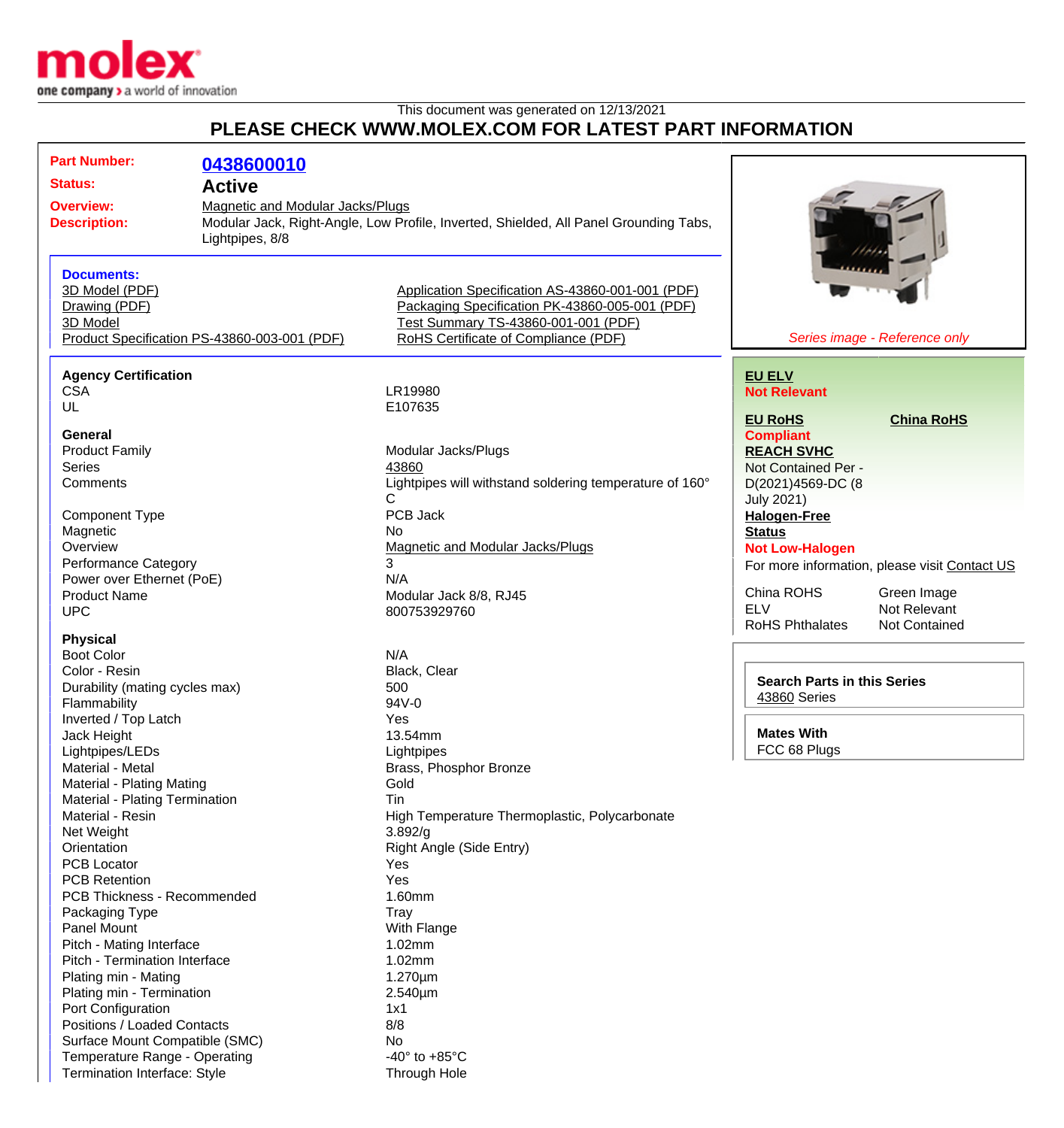| No<br>N/A                                                                                        |
|--------------------------------------------------------------------------------------------------|
| 1.5A<br>Yes<br>Yes<br>Yes<br>150V AC (RMS)                                                       |
| 005<br><b>WAVE</b><br>001<br>260                                                                 |
|                                                                                                  |
| AS-43860-001-001<br>PK-43860-005-001<br>PS-43860-003-001<br>SD-43860-001-001<br>TS-43860-001-001 |
|                                                                                                  |

## This document was generated on 12/13/2021 **PLEASE CHECK WWW.MOLEX.COM FOR LATEST PART INFORMATION**